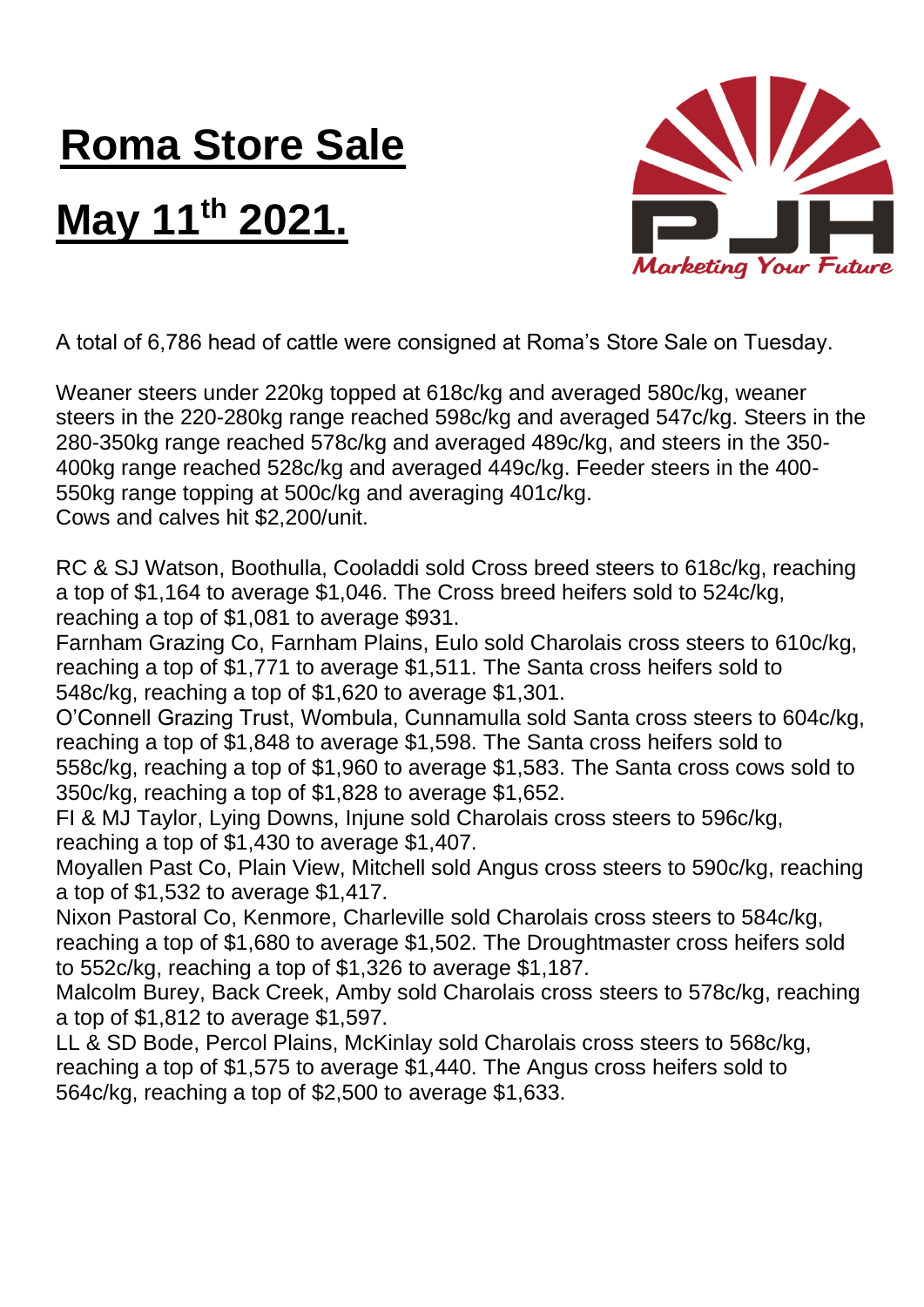PR & MC Maunder, Burnside, Wallumbilla sold Santa cross steers to 548c/kg, reaching a top of \$1,720 to average \$1,646. The Santa cross heifers sold to 506c/kg, reaching a top of \$1,297 to average \$1,273.

GE & P Smith, Wallumbilla sold Santa steers to 546c/kg, reaching a top of \$1,670 to average \$1,617.

BW & EA Godfrey, Lanifer Station, Winton sold Charolais cross steers to 544c/kg, reaching a top of \$1,910 to average \$1,718. The Charolais cross heifers sold to 536c/kg, reaching a top of \$1,700 to average \$1,369.

PJ & CR Britton, Brighton Downs, Winton sold Santa cross steers to 540c/kg, reaching a top of \$2,112 to average \$1,664. The Santa heifers sold to 586c/kg, reaching a top of \$1,663 to average \$1,333. The Santa cross cows sold to 309c/kg, reaching a top of \$2,200 to average \$1,837.

BK & LJ Mathews, Ve Jovis, Jundah sold Santa cross steers to 536c/kg, reaching a top of \$1,889 to average \$1,750.

WH Cameron Family Trust, Kheri Station, McKinlay sold Droughtmaster cross steers to 534c/kg, reaching a top of \$1,716 to average \$1,440.

Derbyshire Downs Pastoral Co Pty Ltd, Derbyshire Downs, Augathella sold Angus cross steers to 530c/kg, reaching a top of \$1,839 to average \$1,669. The Angus cross heifers sold to 499c/kg, reaching a top of \$1,426 to average \$1,418.

Athelstane Pastoral Co, Athelstane Station, Winton sold Droughtmaster cross steers to 520c/kg, reaching a top of \$1,553 to average \$1,462. The Droughtmaster cross heifers sold to 470c/kg, reaching a top of \$1,236 to average \$1,139.

Brigalow Beef Co, Towrie, Injune sold Composite steers to 502c/kg, reaching a top of \$1,888 to average \$1,623.

Wells & Sons, Elrose, Boulia sold Hereford cross steers to 502c/kg, reaching a top of \$1,613 to average \$1,390.

TBO Rural, North Quibet, Roma sold Angus cross steers to 500c/kg, reaching a top of \$2,176 to average \$1,683. The Charolais cross heifers sold to 480c/kg, reaching a top of \$1,644 to average \$1,563.

RS Loughnan, Alicker, Roma sold Charolais cross steers to 500c/kg, reaching a top of \$1,766 to average \$1,668. The Charolais cross heifers to 477c/kg, reaching a top of \$1,705 to average \$1,703.

LDC, MA, LD & LA Perrett, Farmleigh, Injune sold Angus cross steers to 490c/kg, reaching a top of \$1,940 to average \$1,742.

Lorraine Pastoral Co P/L, Lorraine Station, Cloncurry sold Droughtmaster cross steers to 488c/kg, reaching a top of \$1,695 to average \$1,587.

AJ McIntosh Family Grazing, Murilla South, Glenmorgan sold Droughtmaster cross steers to 450c/kg, reaching a top of \$1,782 to average \$1,767.

Roberts Cattle Co, Noorama Stn, Cunnamulla sold Brangus steers to 450c/kg, reaching a top of \$1,626 to average \$1,423. The Brahman heifers sold to 448c/kg, reaching a top of \$1,463 to average \$1,213.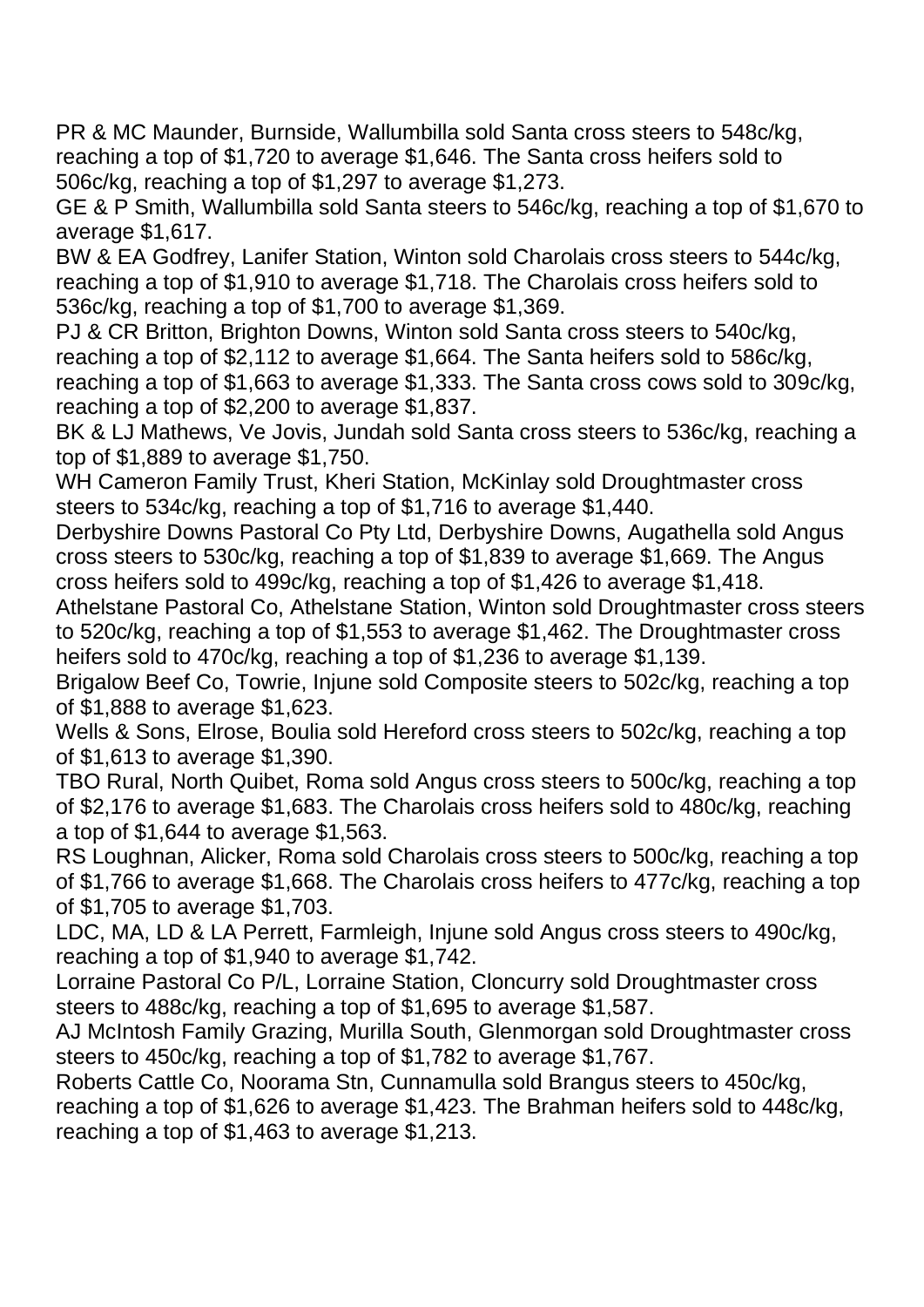Cornish Grazing Pty Ltd, Riverview, Mitchell sold Charolais steers to 446c/kg, reaching a top of \$1,968 to average \$1,762. The Charolais heifers sold to 442c/kg, reaching a top of \$1,680 to average \$1,650.

LB Littlewood & CM Bignell, Tanilba, Yuleba sold Charolais cross steers to 440c/kg, reaching a top of \$1,957 to average \$1,679.

Heifers under 220kg topped at 586c/kg and averaged 524c/kg, while heifers in the 220-280kg range topped at 550c/kg and averaged 454c/kg. Heifers in the 280- 350kg range topped at 499c/kg, averaging 416c/kg. Heifers in the 350-450kg range topped at 477c/kg, averaging 400c/kg.

AJM Pastoral Co, Eulo sold Composite heifers to 394c/kg, reaching a top of \$2,080 to average \$1,632. The Composite cows and calves sold to \$2,200.

Cows in the 300-400kg range reached 358c/kg and averaged 279c/kg, while cows in the 400kg-500kg range reached 350c/kg and averaged 299c/kg. Cows over 500kg topped at 350c/kg, averaging 298c/kg.

Pendine Past Co, Pendine Station, Barcaldine sold Santa cross cows to 331c/kg, reaching a top of \$1,634 to average \$1,446.

## *NEXT STORE SALE IS 18th MAY PJH SELL 5 th POSITION*